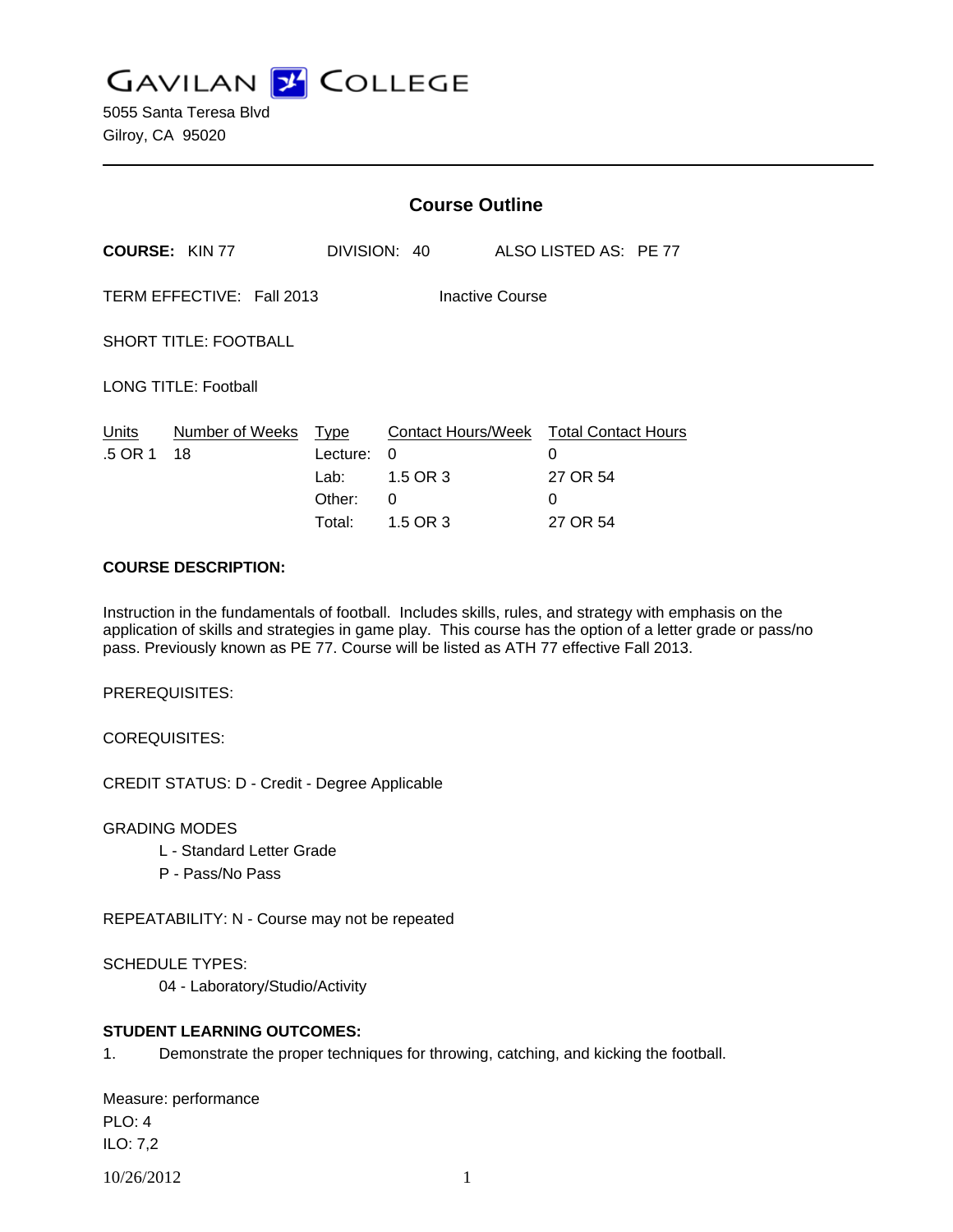GE-LO: E1 Assessment Year: Summer 2012

2. Describe and execute a variety of offensive and defensive strategies.

Measure: written exam, demonstration, oral exam PLO: 4 ILO: 7,2,1,4 GE-LO: A1,A2,A7 Assessment Year: Summer 2012

3. Explain the rules of football.

Measure: written exam, class discussion PLO: 4 ILO: 2,7,1 GE-LO: A1,A2 Assessment Year: Summer 2012

# **CONTENT, STUDENT PERFORMANCE OBJECTIVES, OUT-OF-CLASS ASSIGNMENTS**

Inactive Course: 10/22/2012

3 - 6 Hours: Course introduction, including course syllabus, grading, and class requirements. Safety practices will be explained and emphasized. Presentation on the basic football skills of passing, catching, kicking, and blocking.

SPO: Students will explain the requirements of the course and how their grade is determined. They will list the safety rules the class will follow. They will demonstrate their current football skills.

4.5 - 9 Hours: Structured opportunities for students to work on their passing, catching, kicking, and blocking skills will be provided. Offensive patterns for receivers and running backs will be introduced. Offensive formations as well as rules governing offensive play will be included.

SPO: Students will demonstrate the techniques for throwing, catching, and kicking the football. They will explain the rules specific to blocking.

4.5 - 9 Hours: Information will be provided on defensive skills and defensive formations. This may include: the responsibilities of the defensive line and defensive backs, zone vs. man to man coverage, and the rules governing defensive play.

SPO: The students will discuss the benefits/detriments of playing zone defense and/or playing man to man defense. They will explain the rules governing defensive play.

3 - 6 Hours: The opportunity to practice all skills learned to date will be provided through a variety of activities. Offensive and defensive strategies will be presented, discussed, and practiced.

SPO: The students will develop, explain, and demonstrate an offensive play. The defense that could be utilized against the play will be discussed.

7.5 - 15 Hours: Teams will be established and opportunities will be provided for them to develop offensive and defensive schemes. Competition could be included in 5, 7, and/or 8 player teams. Tournament play may be provided. Round robin or some other type of tournament format could be used.

SPO: Students will participate in tournament play where they will demonstrate their skills, knowledge of the rules, and strategies. Each student will perform at several positions.

3 - 6 Hours: Skill testing. Review for final.

SPO: Students will participate in skill testing. They will discuss the rules governing football.

2 Hours: Final.

Students who repeat the class will have the opportunity to improve their technique. Skills or proficiencies are enhanced by supervised repetition and practice within class.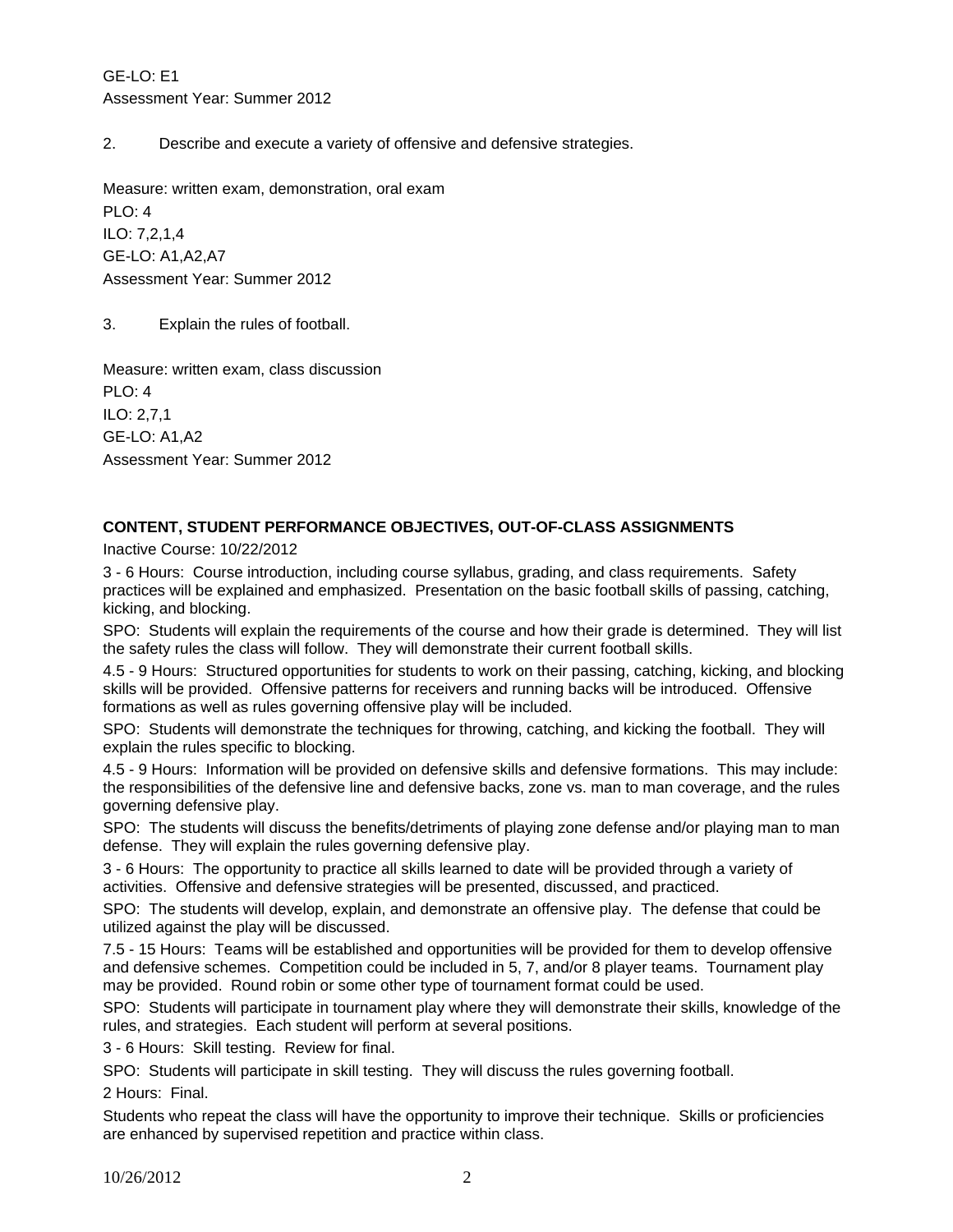### **METHODS OF INSTRUCTION:**

demonstration, small groups, stations

### **METHODS OF EVALUATION:**

The types of writing assignments required: None - Course primarily involves skill demonstration or problem solving The problem-solving assignments required: None The types of skill demonstrations required: Performance exams The types of objective examinations used in the course: Multiple choice True/false Completion Other category: Requires student participation The basis for assigning students grades in the course: Writing assignments: 0% - 0% Problem-solving demonstrations: 0% - 0% Skill demonstrations: 30% - 50% Objective examinations: 10% - 30% Other methods of evaluation: 40% - 60%

### **REPRESENTATIVE TEXTBOOKS:**

### **ARTICULATION and CERTIFICATE INFORMATION**

 Associate Degree: GAV E1, effective 201230 CSU GE: CSU E, effective 201230 CSU E1, effective 201230 IGETC: CSU TRANSFER: Transferable CSU, effective 201230 UC TRANSFER: Transferable UC, effective 201230

#### **SUPPLEMENTAL DATA:**

Basic Skills: N Classification: A Noncredit Category: Y Cooperative Education: Program Status: 1 Program Applicable Special Class Status: N CAN: CAN Sequence:

10/26/2012 3